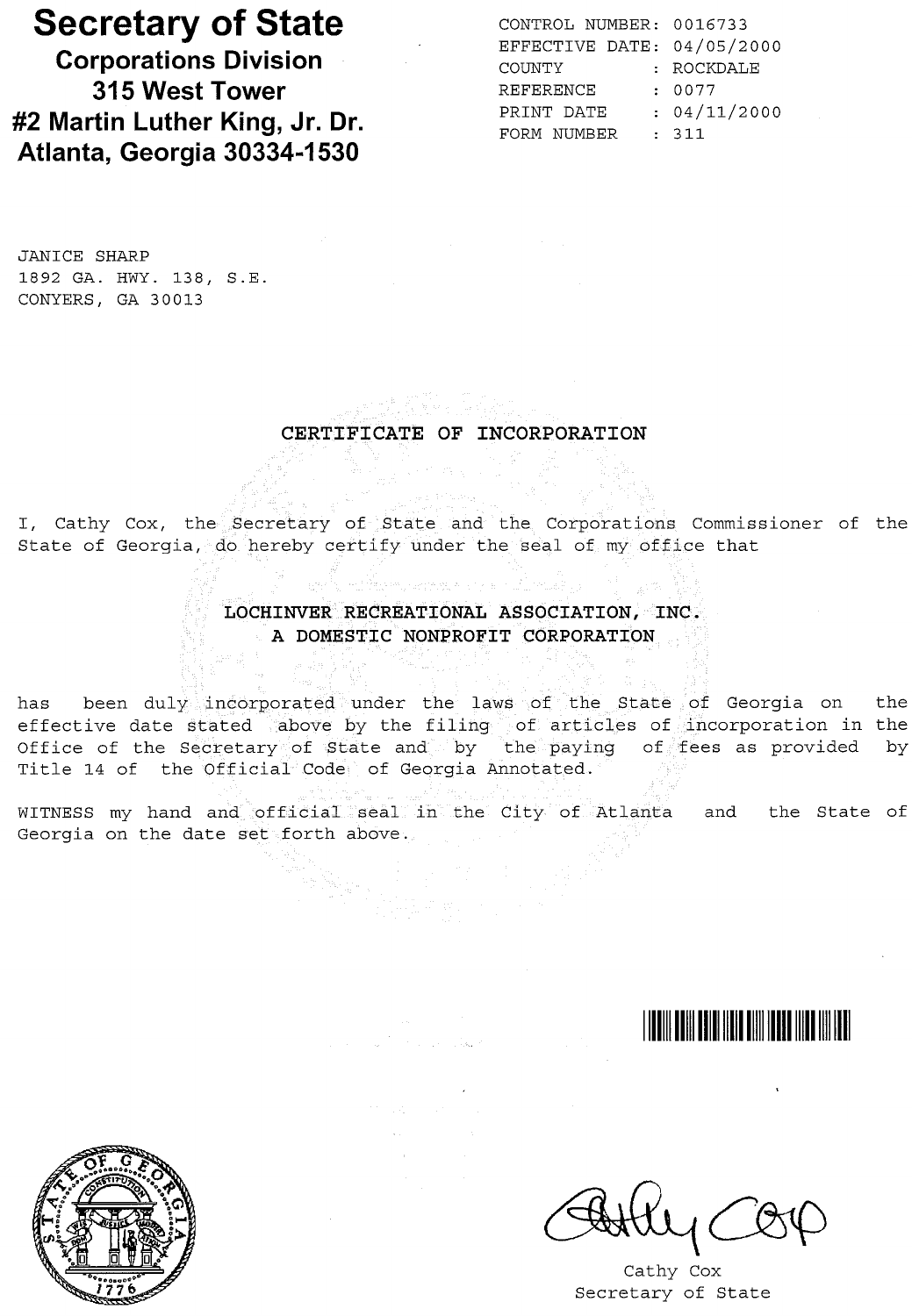$C$ OE

## **ARTICLES OF INCORPORATION**

#### **OF**

## **LOCHINVER RECREATIONAL ASSOCIATION, INC.**

#### ARTICLE 1

The name of this corporation shall be: **LOCHINVER RECREATIONAL ASSOCIATION,INC.**

#### **ARTICLE 2**

This corporation is formed pursuant to the Georgia Nonprofit Corporation Code and shall have perpetual duration.

#### **ARTICLE 3**

This corporation shall have no stock or stockholders; it is. not organized and shall not operate for profit or pecuniary gain; and no part of the net earnings of this corporation shall inure to the benefit of any member, director, officer or any private individual except that reasonable compensation may be paid for services rendered to or for this corporation affecting one or more of its purposes.

#### **ARTICLE 4**

The purposes for which this corporation is organized are the following:

(a) To own and operate a swimming pool and tennis courts and related facilities and to provide recreational facilities and programs thereat.

(b) In general, to exercise all the rights, powers, privileges and immunities as are provided and allowed for similar corporations under the laws of the State of Georgia, including, but not limited to, the power (i) to purchase, accept by gift, lease, hold, sell, mortgage, convey or otherwise acquire or dispose of any real and personal property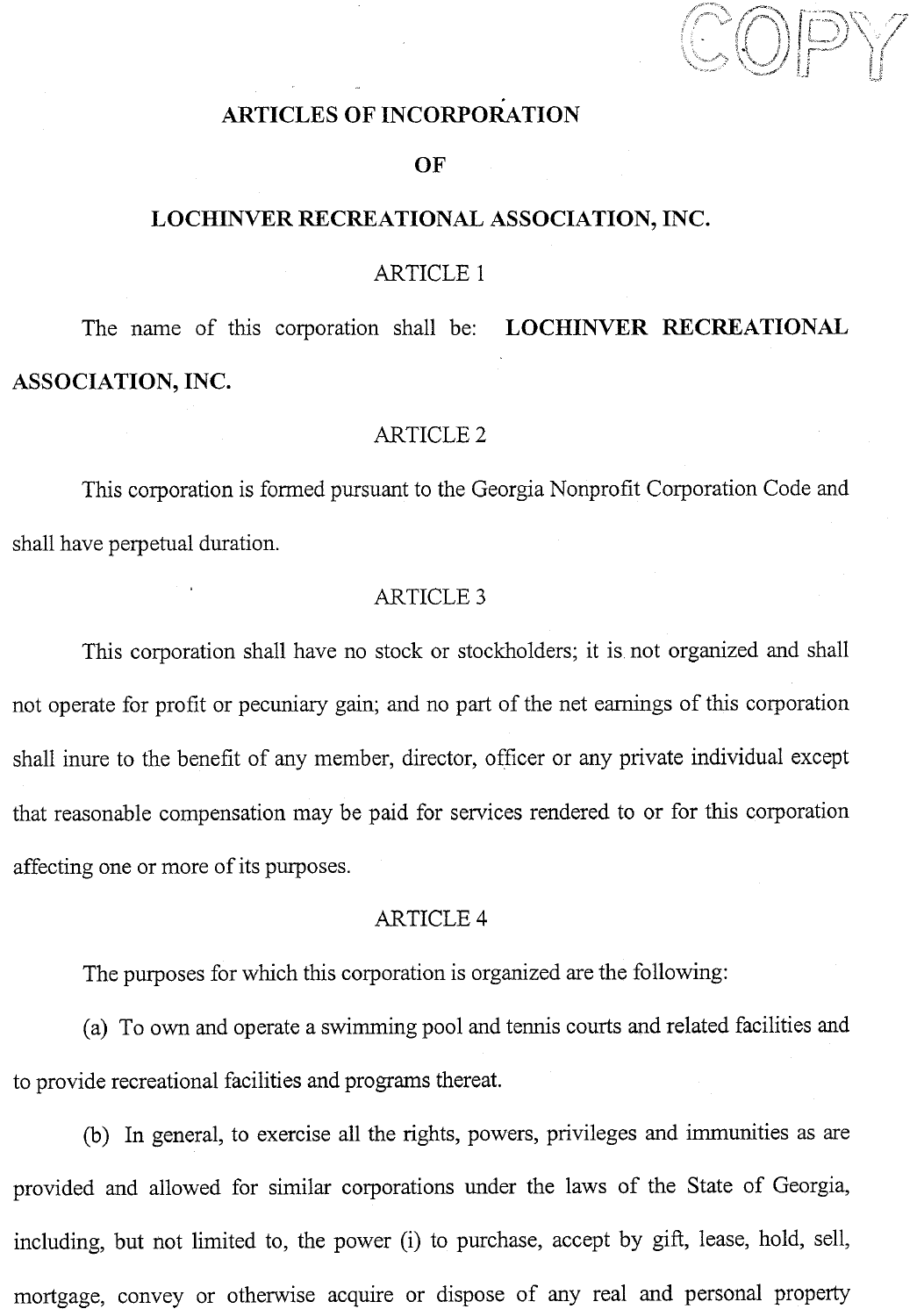necessary or proper for the carrying out of the purposes of this corporation; (ii) to own, acquire, construct, equip, operate and maintain amenities, services and facilities incident to the purposes of this corporation; (iii) to fix, levy and collect assessments; and (iv) to exercise all rights, powers, privileges and immunities as are provided and allowed for similar corporations by the Georgia Nonprofit Corporation Code.

## **ARTICLE 5**

The corporation shall have members. The number, qualifications for and other matters relating to its members shall be set forth in the bylaws of the corporation.

## **ARTICLE 6**

Directors shall be elected and serve as provided in the bylaws of this corporation. The number of Directors constituting the initial Board of Directors shall be two (2), and the name and address of each such Director is:

Alton Housworth, Jr. 889 Commerce Drive Suite A Conyers, Georgia 30094 Gerald Sheppard 889 Commerce Drive Suite A Convers, Georgia 30094

#### **ARTICLE 7**

The address of the initial registered office of this corporation shall be in 889 Commerce Drive, Suite A, Conyers, Rockdale County, Georgia 30094, and the name of its initial registered agent at such address is Alton Housworth, Jr.

## **ARTICLE 8**

The mailing address of the initial principal office of this corporation shall be at 889

Commerce Drive, Suite A, Conyers, Rockdale County, Georgia 30094.